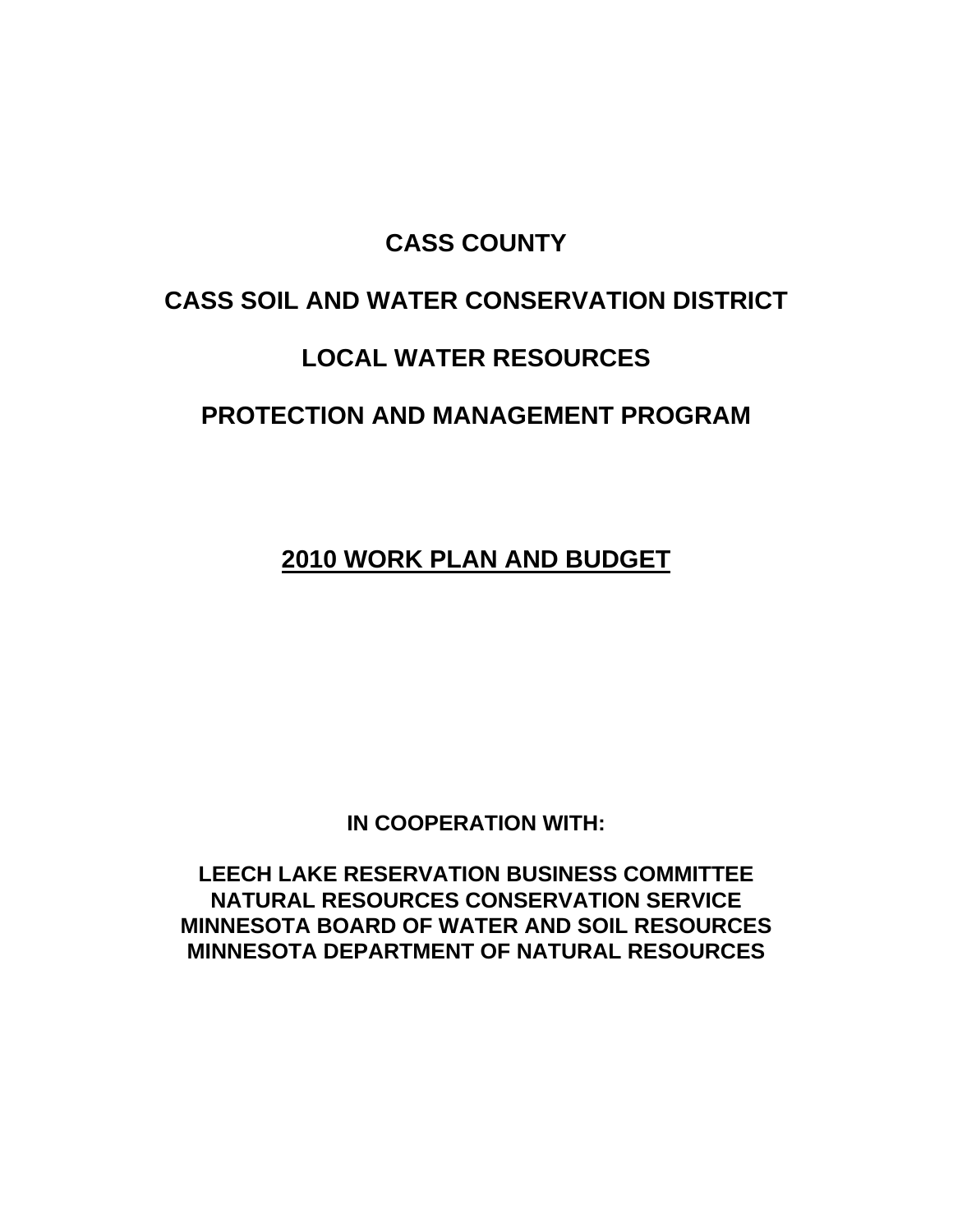## **CASS SWCD MISSION STATEMENT**

**It is the mission** of the Cass Soil and Water Conservation District to provide leadership and technical assistance to landowners and cooperating agencies in the wise use, conservation, and management of Cass County's natural resources.

## **DISTRICT SUPERVISORS AND STAFF**

District Board:

 J. David Harder, Chairman Will Pehling, Vice Chairman Tom Kuschel, Secretary Ken LaPorte, Treasurer Jim Ballenthin, Member

District Staff\*\*:

 John Ringle, District Manager Brenda Davis, Clerk Bob Wright, Technician

\*\*--Cass SWCD has a service agreement with the Cass County Environmental Services Department for employee services.

### **SUMMARY**

Cass County's Comprehensive Local Water Planning serves as the workplan for the Cass SWCD. That plan lists education & information, monitoring & data collection, inventory & mapping, land & water treatment, and regulation & ordinance activities to be undertaken in 2010 and/or carried over from 2009. A full copy of the Cass County Comprehensive Local Water Plan is available on our website at: http://www.co.cass.mn.us/esd/pdfs/comprehensive\_plan.pdf

### **COST-SHARE FUNDS NEEDED**

# **HIGH PRIORITY EROSION PROBLEMS** Shoreline Erosion 12,500

#### **HIGH PRIORITY SEDIMENTATION PROBLEMS**

Residential Development Stormwater Control 15,000

**SMALL WOODLOT MANAGEMENT FOR WILDLIFE** 8,000

\$35,500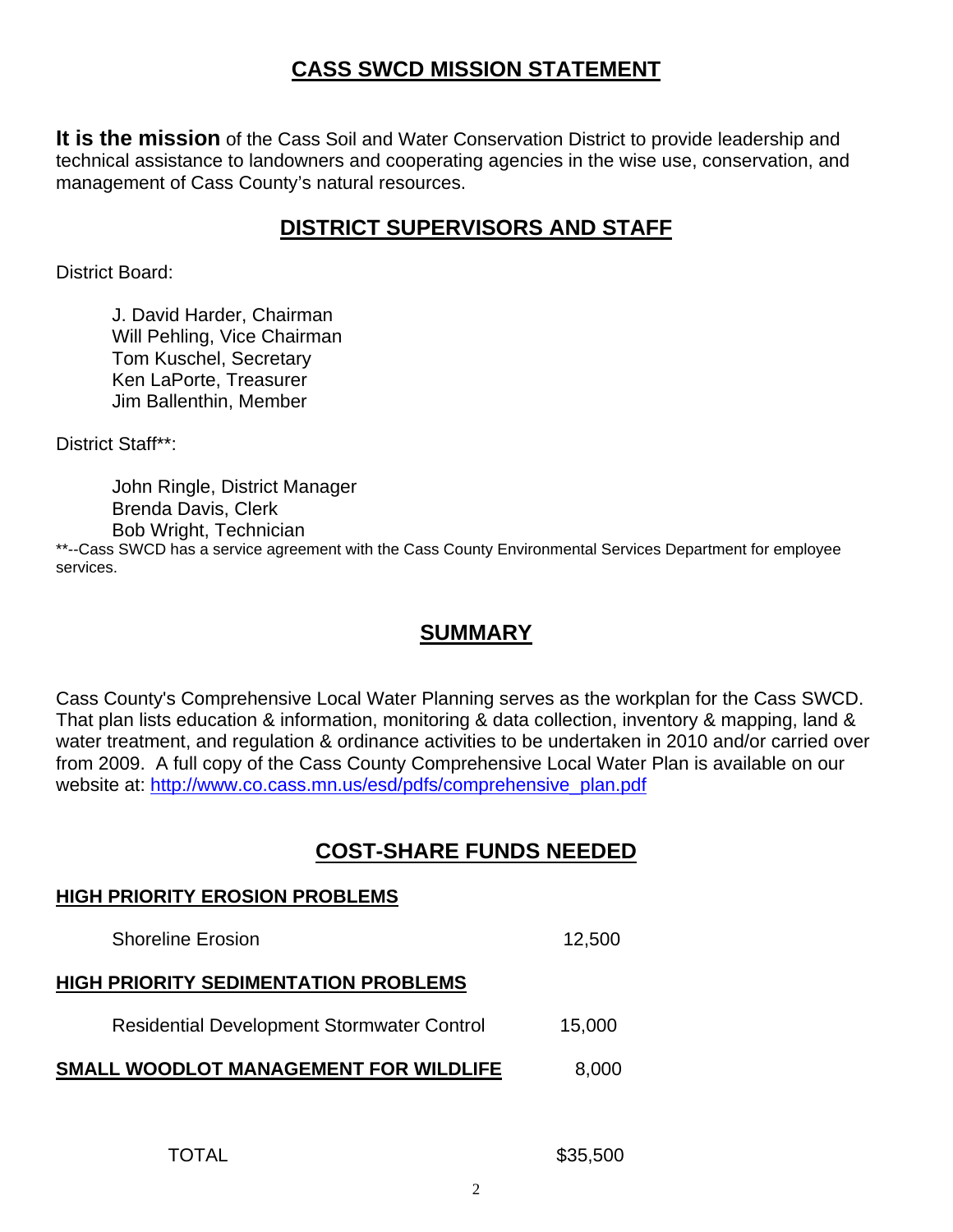### **HIGH PRIORITY AREA DESIGNATIONS**

#### **HIGH PRIORITY EROSION**

 Areas where erosion from wind or water is occurring on Class I-IV soils equal to or in excess of 2 X T tons per acre per year or any area within 300 feet of a water course or within 1000 feet of a water basin or wetland eroding by water in excess of T tons per acre per year. Highest priority will be given to lakes, wetlands, or water courses classified by the Department of Natural Resources as impaired waters and secondarily, protected waters of the State.

#### **HIGH PRIORITY SEDIMENTATION**

 Areas within 300 feet of a water course or 1000 feet of a lake or wetland where the water erosion rate exceeds three tons per acre per year or areas where the district can show that sediment delivery occurs from the watershed or direct conveyance such as a storm sewer or impervious surface discharging to these waters. Highest priority will be given to lakes, wetlands, or water courses classified by the Department of Natural Resources as protected waters of the State.

#### **SMALL WOODLOT MANAGEMENT FOR WILDLIFE**

 Cost-share funding is available to assist small woodlot owners, non-industrial private forests less than 20 acres, to develop a forest management plan to increase habitat value for wildlife. A small grant from the Ruffed Grouse Society is being used to assist with plan development by a contracted private forester. Upon completion, the Cass SWCD will assist with finding additional costshare funding to implement small woodlot timber stand improvement practices such as selective harvest, thinning, brush shearing, and selective planting to benefit wildlife.

#### **BUDGET**

Cass Soil and Water Conservation District--F.Y. 2010 Budget

#### Revenues

Intergovernmental

| <b>County Grant</b>            | 6,000    |
|--------------------------------|----------|
| <b>State Grant</b>             | 29,700   |
| <b>Federal Grant</b>           |          |
| <b>Total Intergovernmental</b> | \$35,700 |
| <b>Miscellaneous</b>           |          |
| <b>Well Monitoring</b>         | 600      |
| Interest                       | 160      |
| Miscellaneous                  | 6,200    |
| Total Miscellaneous            | \$6,960  |
| <b>Total Revenues</b>          | \$42,660 |